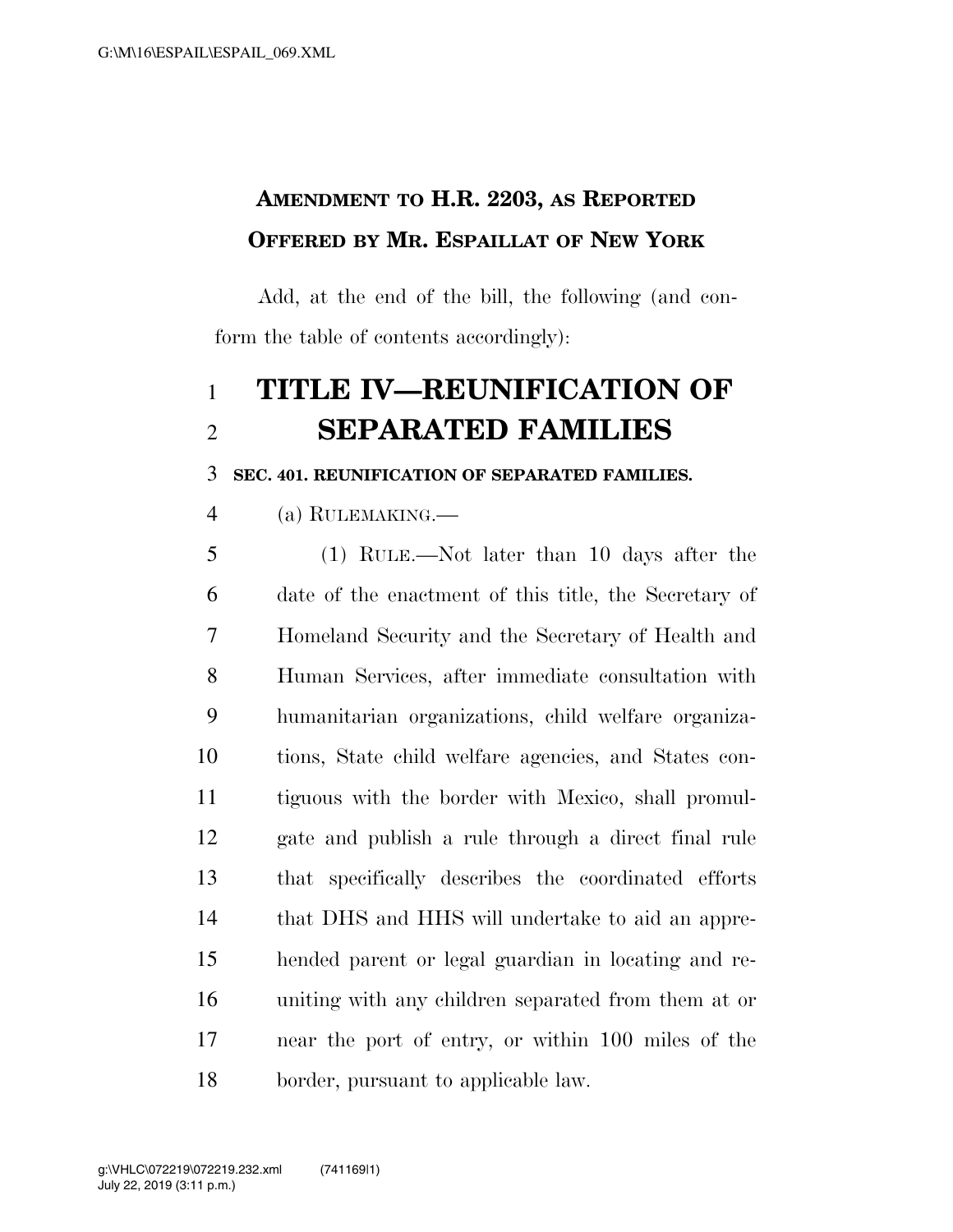| $\mathbf{1}$   | (2) DEVELOPMENT; SERVICES; PUBLICATION.—                 |
|----------------|----------------------------------------------------------|
| $\overline{2}$ | The rule promulgated pursuant to paragraph (1)           |
| 3              | shall—                                                   |
| $\overline{4}$ | (A) be developed to protect the best inter-              |
| 5              | ests of affected children;                               |
| 6              | (B) describe all pro bono or government-                 |
| 7              | funded services, including immigration services,         |
| 8              | available for apprehended parents and legal              |
| 9              | guardians or affected children; and                      |
| 10             | (C) be made publicly available in writing                |
| 11             | and on the websites of DHS and HHS.                      |
| 12             | (b) COVERAGE OF JOINT RULE.—The rule published           |
| 13             | pursuant to subsection (a) shall outline the coordinated |
| 14             | efforts of DHS and HHS, including efforts—               |
| 15             | (1) to develop and conduct family tracing proce-         |
| 16             | dures, in cooperation with nongovernmental experts       |
| 17             | in child welfare best practices;                         |
| 18             | (2) to maintain a functional, accessible, fre-           |
| 19             | quent, and no-cost means for apprehended parents         |
| 20             | and legal guardians to contact their child through a     |
| 21             | telephone hotline or visual conferencing—                |
| 22             | (A) to obtain daily-updated information                  |
| 23             | about the location of their child and all sched-         |
| 24             | uled immigration proceedings for their child;            |
| 25             | and                                                      |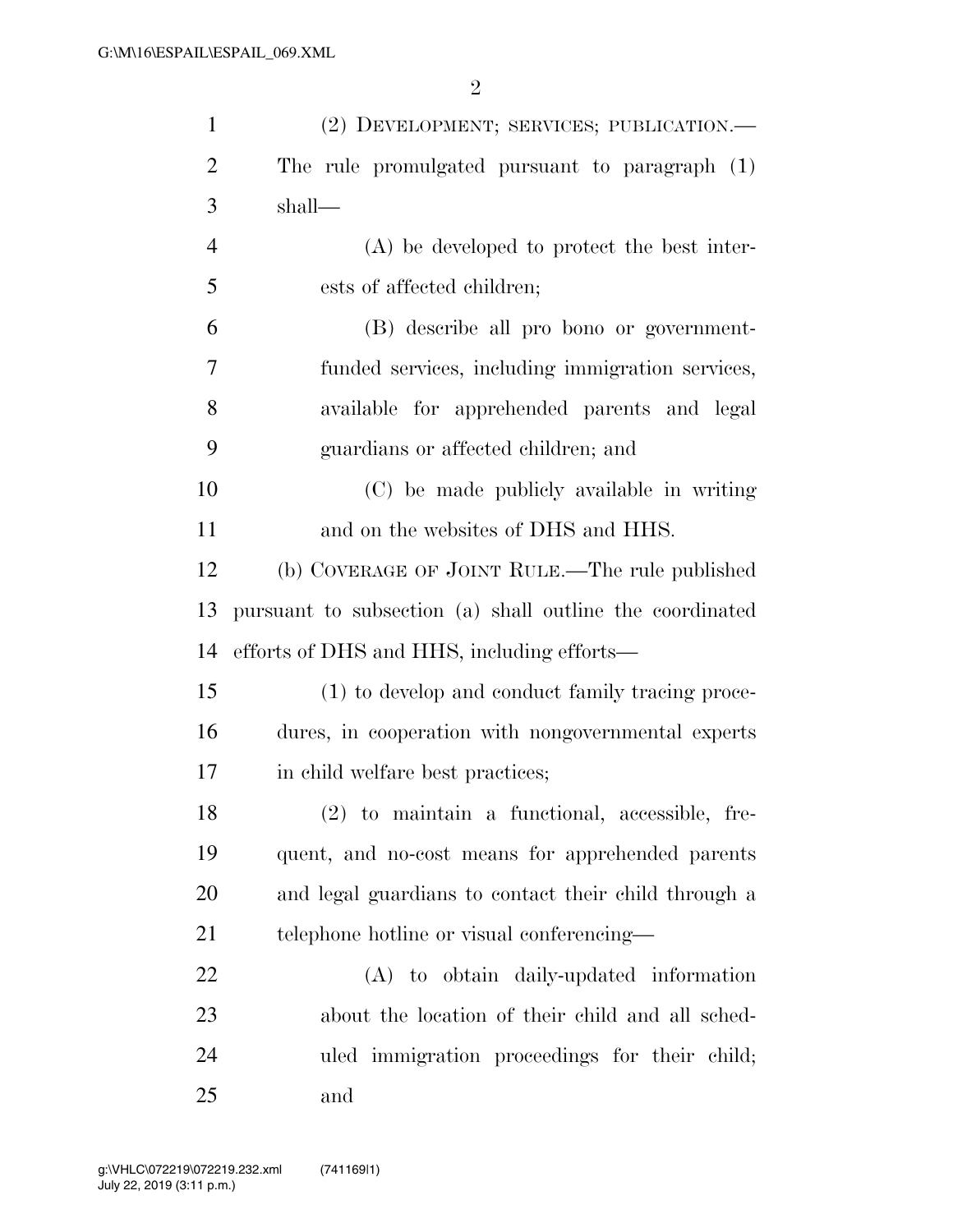(B) to set up opportunities to speak with their child not fewer than 3 times per week, in-cluding at least once by video;

 (3) to facilitate substantial daily access of non- governmental case workers, child advocates, and legal counsel to children separated from their appre- hended parents and legal guardians to represent these children's best interests in custody decisions and immigration proceedings;

 (4) to provide for humanitarian organizations and State and local child welfare agencies in the ju- risdictions in which the children are located to con- duct unannounced, independent weekly inspections of all DHS and HHS facilities at which children who are separated from their apprehended parents or legal guardians are in custody;

 (5) to coordinate with the Department of State and embassies and consulates of foreign govern- ments to locate apprehended parents and legal guardians of children who have departed from the United States;

 (6) to provide clear notice to apprehended par- ents and legal guardians of their legal rights, includ-ing—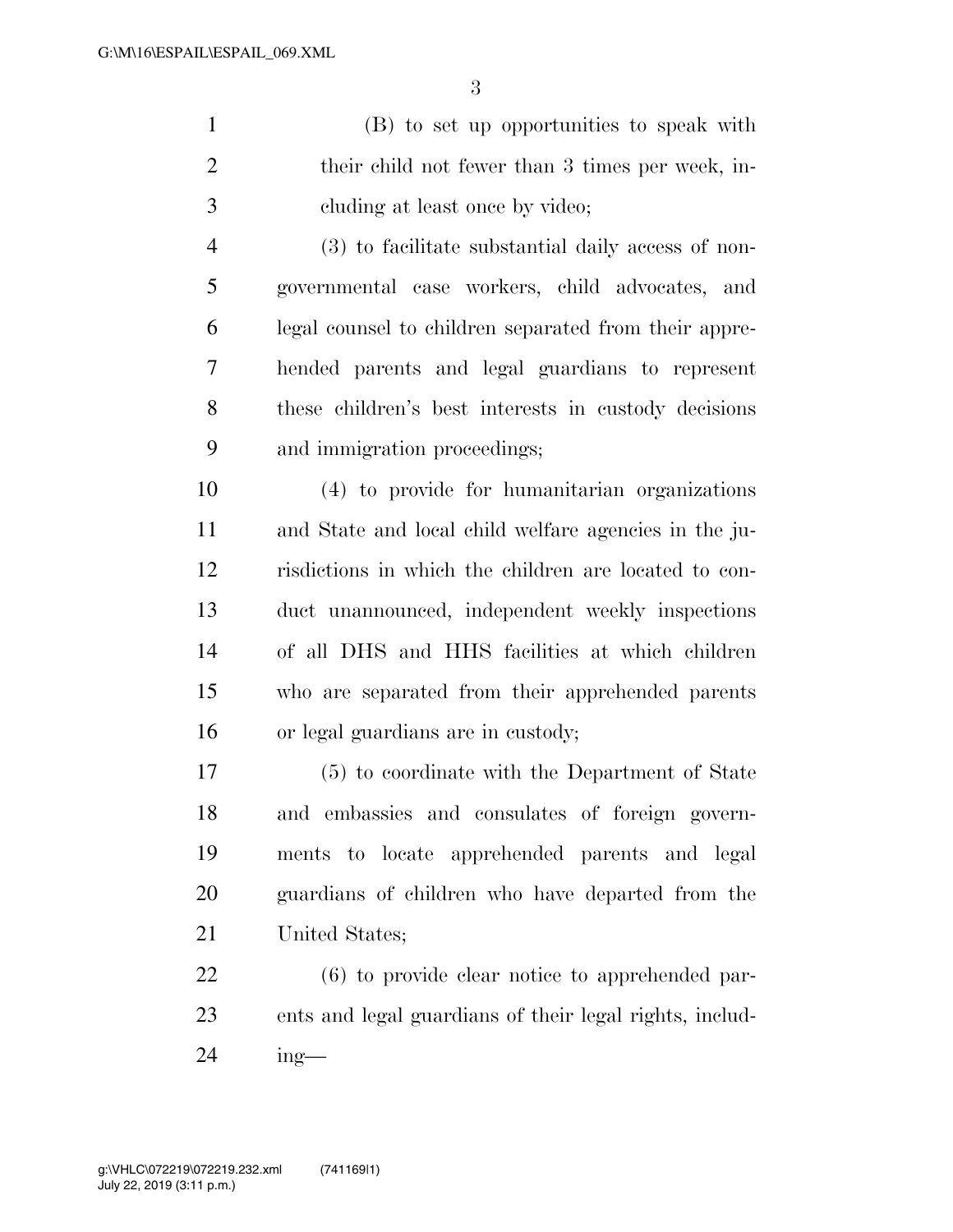| $\mathbf{1}$   | (A) their parental and guardianship rights               |
|----------------|----------------------------------------------------------|
| $\overline{2}$ | with respect to their child who has been des-            |
| 3              | ignated as an unaccompanied alien child; and             |
| $\overline{4}$ | (B) their right to designate another par-                |
| 5              | ent, legal guardian, or other qualified adult cus-       |
| 6              | todian to sponsor and care for such child;               |
| 7              | (7) to facilitate information sharing by appre-          |
| 8              | hended parents and legal guardians about any ar-         |
| 9              | rangements to depart the United States with their        |
| 10             | consulate, their child, their child's case worker, legal |
| 11             | counsel, child advocate, and other adult custodians      |
| 12             | in advance of their departure;                           |
| 13             | (8) to provide apprehended parents and legal             |
| 14             | guardians with order of deportation or removal ac-       |
| 15             | cess to nongovernmental organizations providing as-      |
| 16             | sistance with locating and reunifying with their         |
| 17             | child;                                                   |
| 18             | $(9)$ to provide cost-free transportation of chil-       |
| 19             | dren separated from their apprehended parents or         |
| <b>20</b>      | legal guardians to reunite with them or another par-     |
| 21             | ent, legal guardian, or other qualified adult custo-     |
| 22             | dian to which the children consent;                      |
| 23             | $(10)$ to establish a record keeping system that         |
| 24             | will maintain information to aid the reunification of    |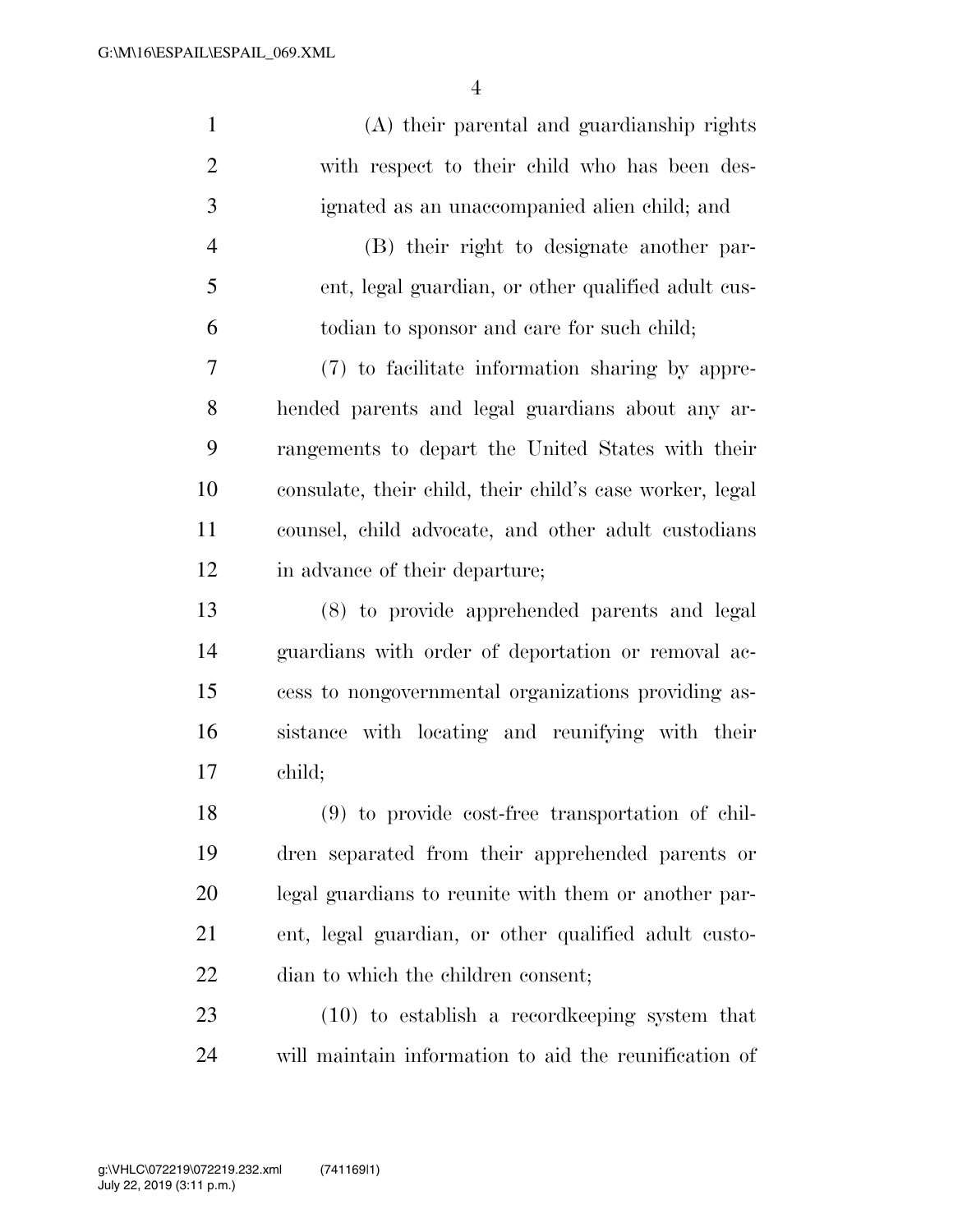| every child separated from an apprehended parent or |
|-----------------------------------------------------|
| legal guardian;                                     |

 (11) to provide free telephone calls between ap- prehended parents or legal guardians and their child;

 (12) to provide legal counsel to children sepa- rated from their apprehended parents or legal guardians and to ensure that every such child is rep-resented by a licensed attorney; and

 (13) to otherwise assist with the reunification of separated families.

 (c) WRITTEN NOTIFICATION.—Shortly after the rule is published pursuant to subsection (a), the Secretary of Homeland Security, the Secretary of Health and Human Services, and the Attorney General shall provide each ap- prehended parent or legal guardian who has been sepa- rated from his or her child written notice, in English, Spanish, or another language understandable by the par- ent or legal guardian, upon request, of any rules or guid- ance that may assist them in their efforts to locate and reunify with their child.

22 (d) REUNIFICATION REQUIRED. DHS and HHS shall ensure immediate reunification of children that re- main separated from their apprehended parent or legal guardian.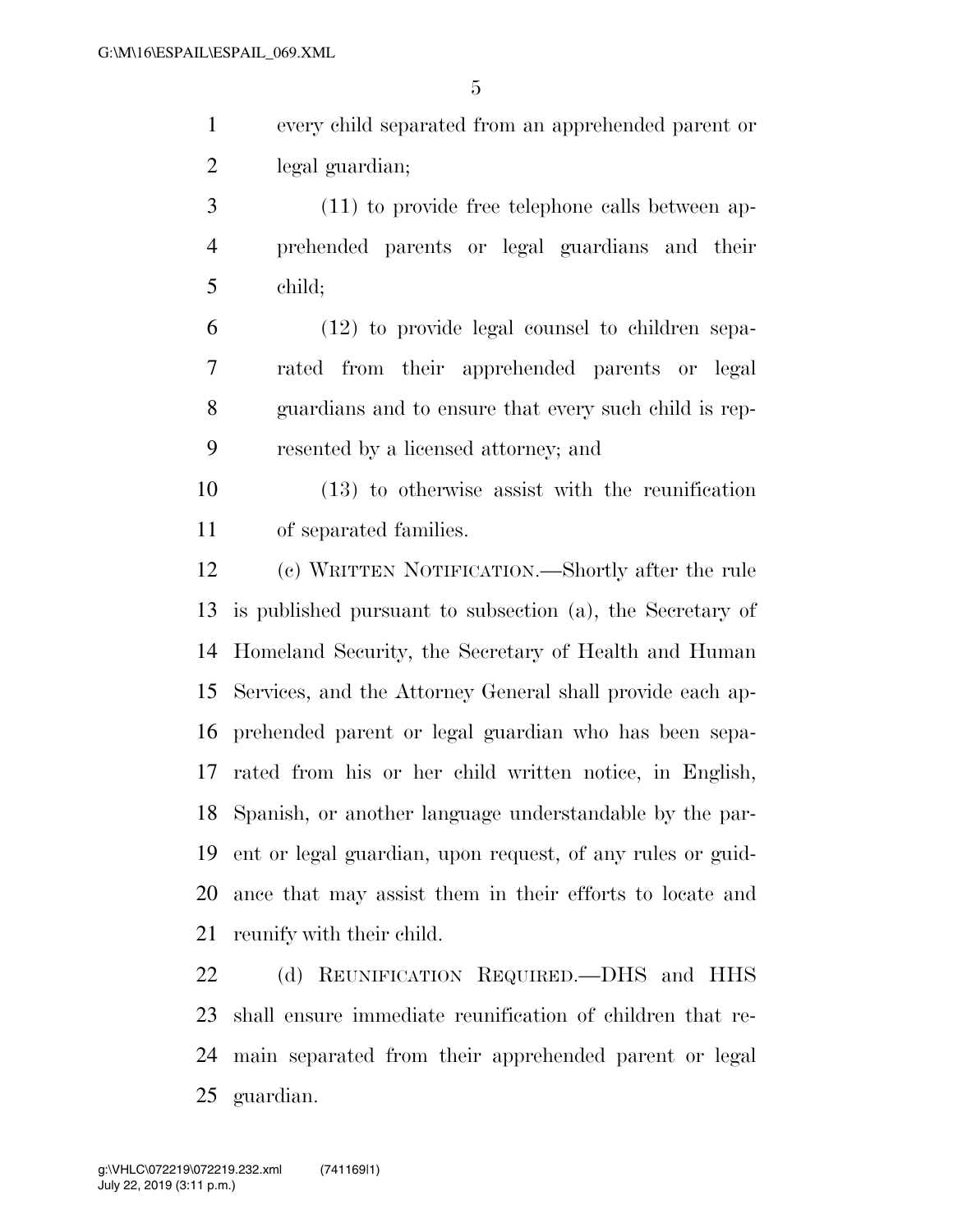(e) OTHER REQUIREMENTS.—DHS and HHS shall—

 (1) issue a privacy impact assessment related to 4 the use of DNA testing under section 402; and

 (2) establish a process for redressing violations of the requirements under this section.

 (f) EXEMPTIONS.—DHS and HHS may not reunite an apprehended parent or legal guardian with their child under this section if—

 (1) the child has been determined to be a victim of trafficking, or is at significant risk of becoming a victim of trafficking, by that apprehended parent or legal guardian, as determined by a Chief Border Patrol Agent or Customs and Border Protection Area Port Director in their official and undelegated capacity;

 (2) the child appears to be in danger of abuse or neglect at the hands of the apprehended parent or legal guardian;

 (3) the child is a danger to himself, herself, or others, as determined by a State court or an official from a State or county child welfare agency in his or her official and undelegated capacity; or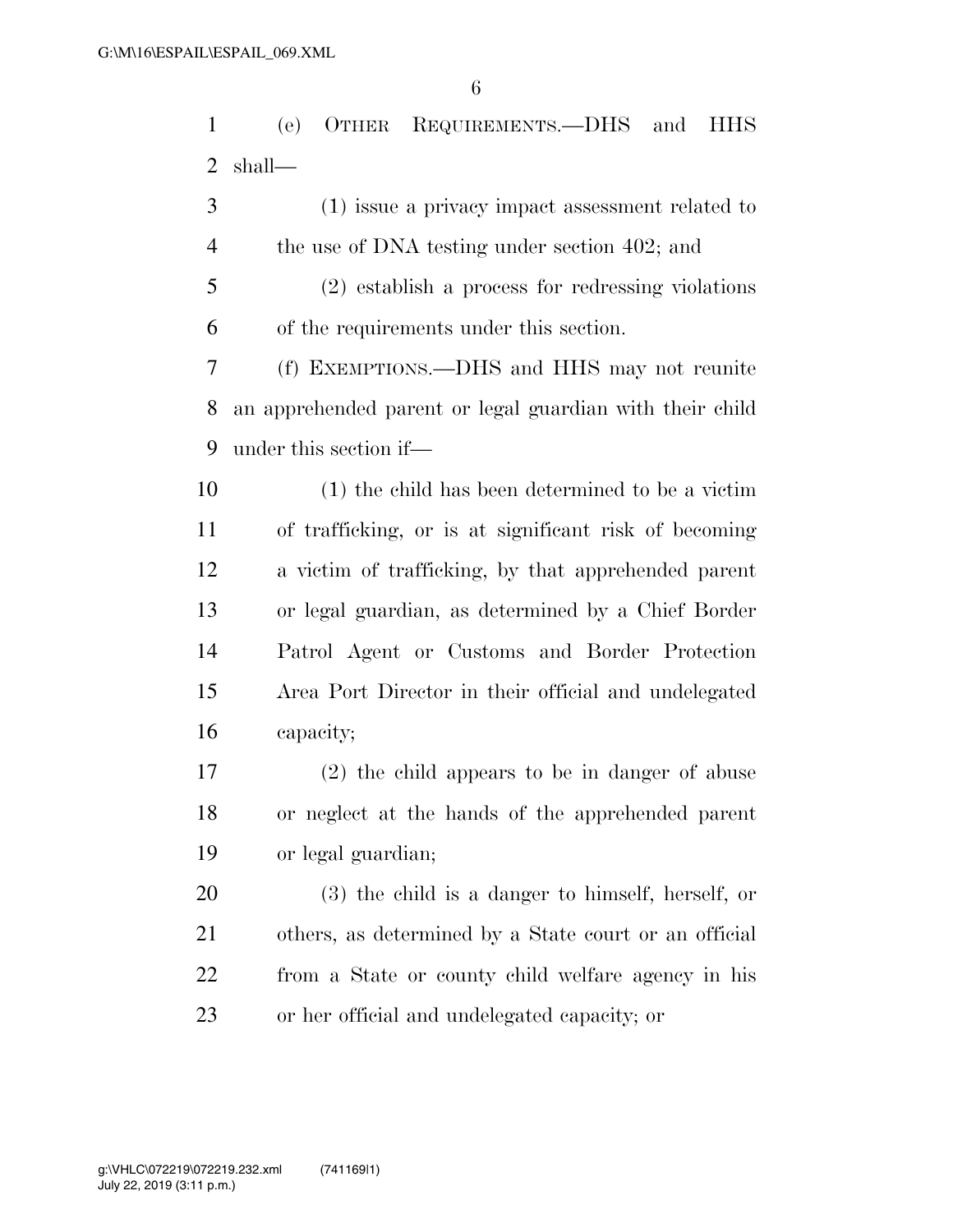(4) there is a strong likelihood that the adult is not the apprehended parent or legal guardian of the child.

### **SEC. 402. DNA TESTING.**

 (a) USE OF OTHER TECHNIQUES.—Before utilizing DNA testing to determine family relationships, DHS and HHS shall use other techniques commonly utilized by United States courts for determining family relationships, including official documents, representations from a wit- ness, parent, relative, or child, and observations of inter-actions between the adult and the child.

(b) DNA TESTING.—

 (1) IN GENERAL.—DNA testing may not be re- quired as a condition of reunification if alternative means of demonstrating a familial relationship have been established. If reasonable suspicions remain about a familial relationship after exhausting the techniques referred to in subsection (a), DNA test-ing may be used.

 (2) PROTOCOLS.—DHS and HHS shall develop protocols for establishing a familial relationship if an individual does not want to consent to DNA testing or may not have a biological relationship with a child.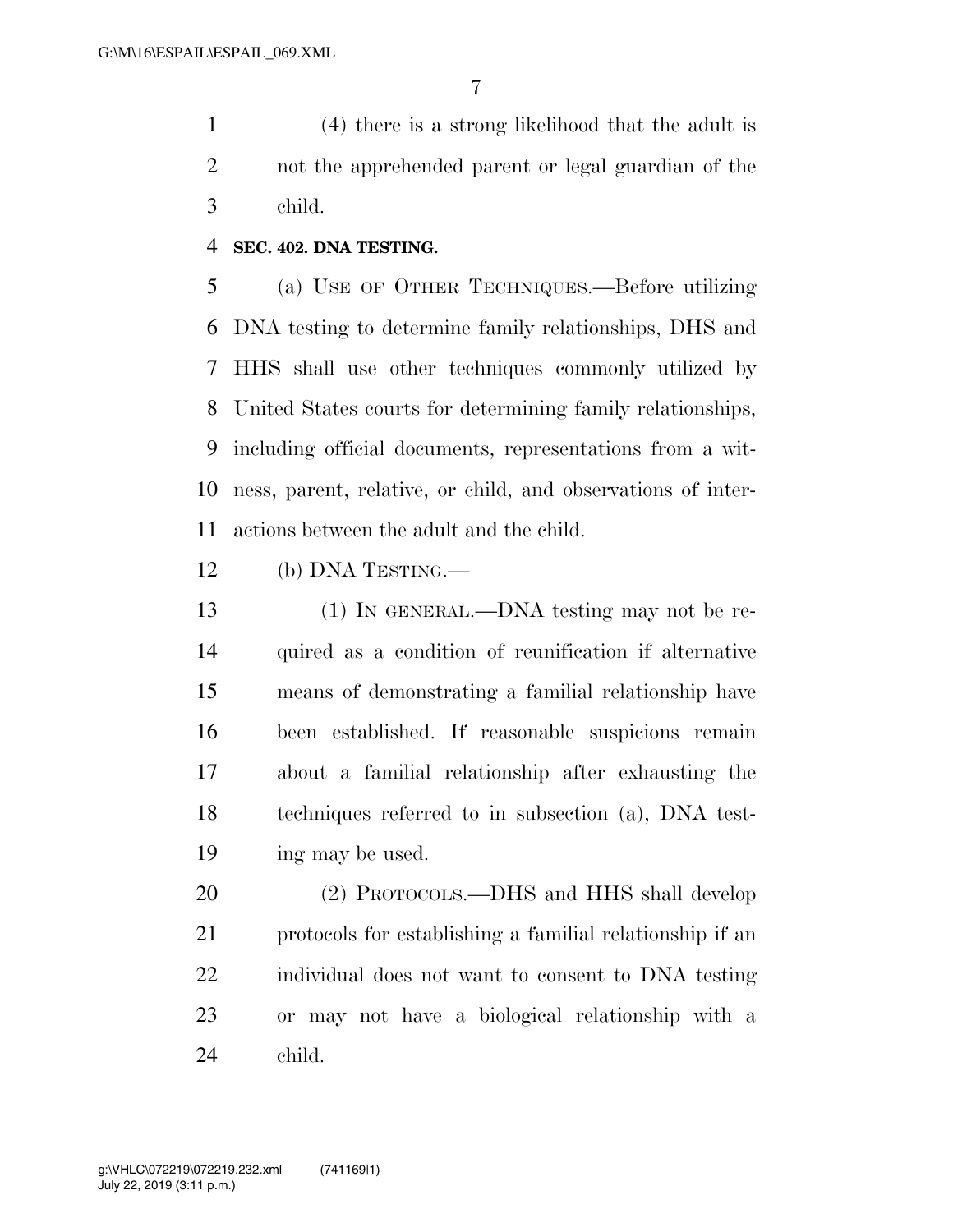| $\mathbf{1}$   | (3) TYPE OF TEST.—Whenever DNA testing is               |
|----------------|---------------------------------------------------------|
| $\overline{2}$ | used, DHS and HHS shall use the least privacy-          |
| 3              | invasive type of DNA test available to confirm the      |
| $\overline{4}$ | claimed relationship and may not charge the child or    |
| 5              | apprehended parent or legal guardian for the costs      |
| 6              | of conducting such testing.                             |
| 7              | (4) CONSENT.—DHS and HHS shall—                         |
| 8              | (A) obtain the consent of any individual                |
| 9              | older than 18 years of age before conducting a          |
| 10             | DNA test;                                               |
| 11             | (B) make every effort to obtain the con-                |
| 12             | sent of a legal guardian before conducting a            |
| 13             | DNA test on anyone younger than 18 years of             |
| 14             | age; and                                                |
| 15             | (C) destroy DNA samples as soon as pos-                 |
| 16             | sible and not later than 7 days after completing        |
| 17             | the required DNA matching tests to minimize             |
| 18             | any potential misuse of genetic information col-        |
| 19             | lected under this subsection.                           |
| 20             | (c) PROTECTION OF INFORMATION.—                         |
| 21             | (1) IN GENERAL.—If DNA testing is used for              |
| 22             | the purposes of reunification, DHS and HHS shall        |
| 23             | ensure the protection of privacy, genetic data, and     |
| 24             | personal information of children, parents, all individ- |
| 25             | uals being tested, and their relatives.                 |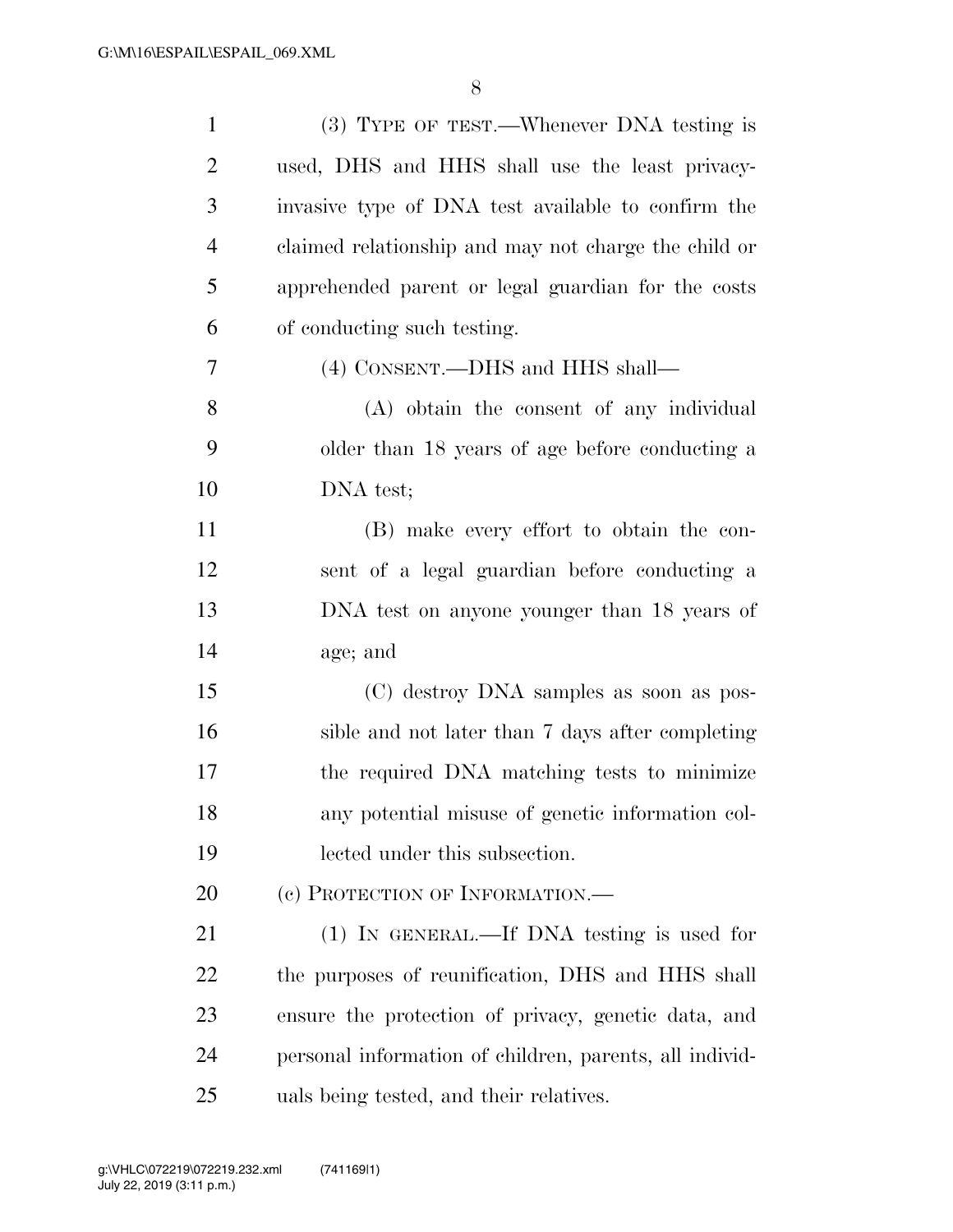(2) OTHER USES PROHIBITED.—DHS, HHS, and private entities may only access, use, or store any personal DNA information collected under this subsection for family reunification purposes and are prohibited from sharing any such information with Federal agencies other than those carrying out the reunification process. Information collected under this section may not be used by the Federal Govern- ment for any other purpose, including criminal or immigration enforcement. (d) DNA MATCH.— (1) REUNIFICATION.—As soon as a DNA match is identified, DHS and HHS shall reunite family members as expeditiously as possible. (2) NO MATCH; NO CONSENT.—A refusal to consent to a DNA test or the failure to identify a match between a child and an apprehended parent may not be used as a basis for concluding that there is no familial relationship between such child and such parent if— (A) the familial relationship is not biologi-

cal; or

 (B) the familial relationship may be estab-lished through alternative means.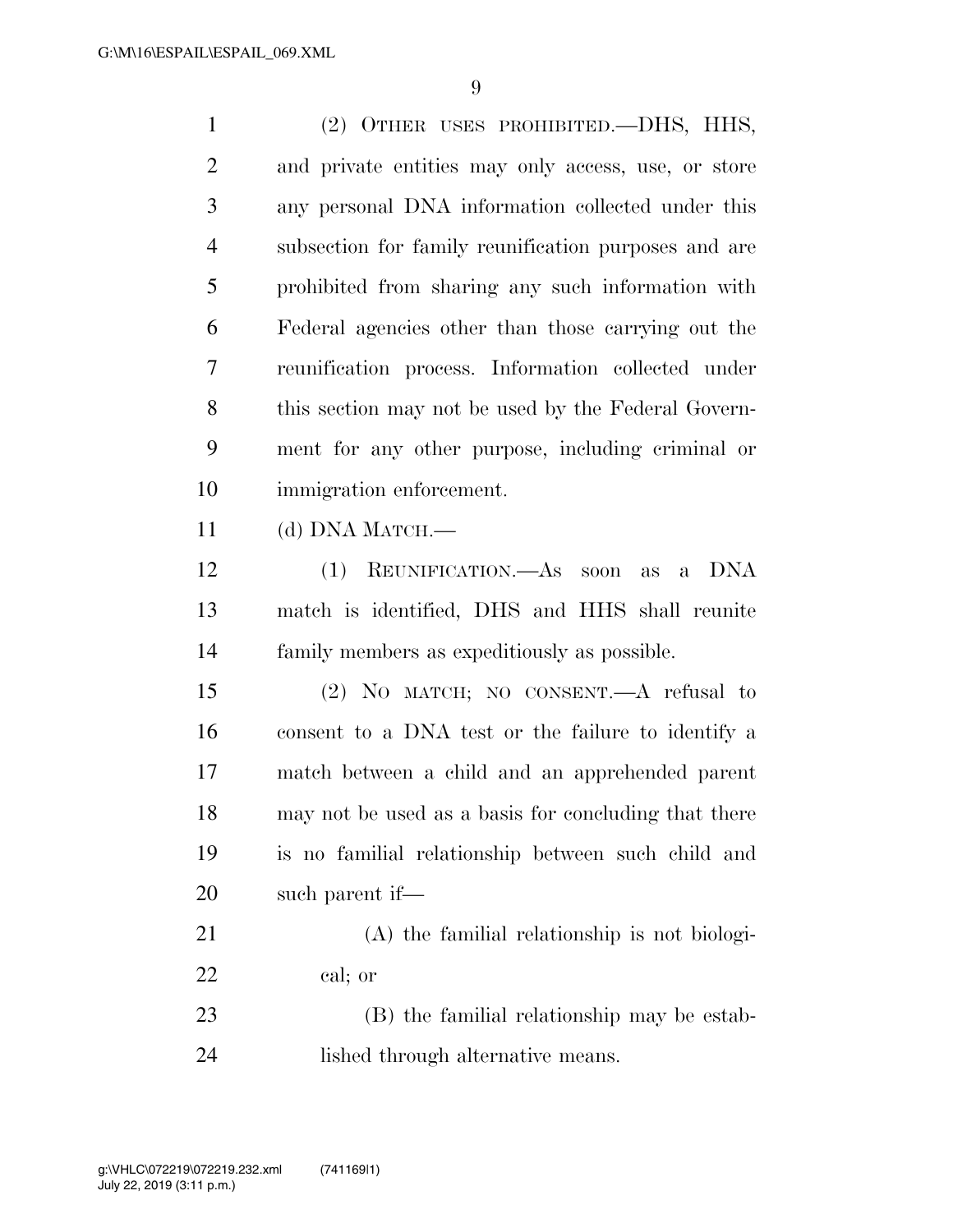**SEC. 403. ENHANCED PROTECTIONS FOR SEPARATE FAMI-LIES.** 

 (a) IN GENERAL.—The Secretary of Homeland Secu- rity shall establish secure alternative programs that incor- porate case management services in each field office of DHS to ensure appearances at immigration proceedings and public safety.

(b) ALTERNATIVES TO DETENTION.—

 (1) CONTRACT AUTHORITY.—The Secretary of Homeland Security shall contract with nongovern- mental, community-based organizations to conduct screening of detainees, provide appearance assist- ance services, and operate community-based super- vision programs. Secure alternatives shall offer a continuum of supervision mechanisms and options, including community support, depending on an as- sessment of each individual's circumstances. The Secretary may contract with nongovernmental orga- nizations to implement secure alternatives that maintain custody over the alien.

21 (2) ELIGIBILITY DETERMINATION.—

 (A) RELEASE.—The Secretary of Home- land Security shall release each apprehended parent or legal guardian on recognizance, pa- role, or bond, or permit such parent or legal guardian to participate in an alternative to de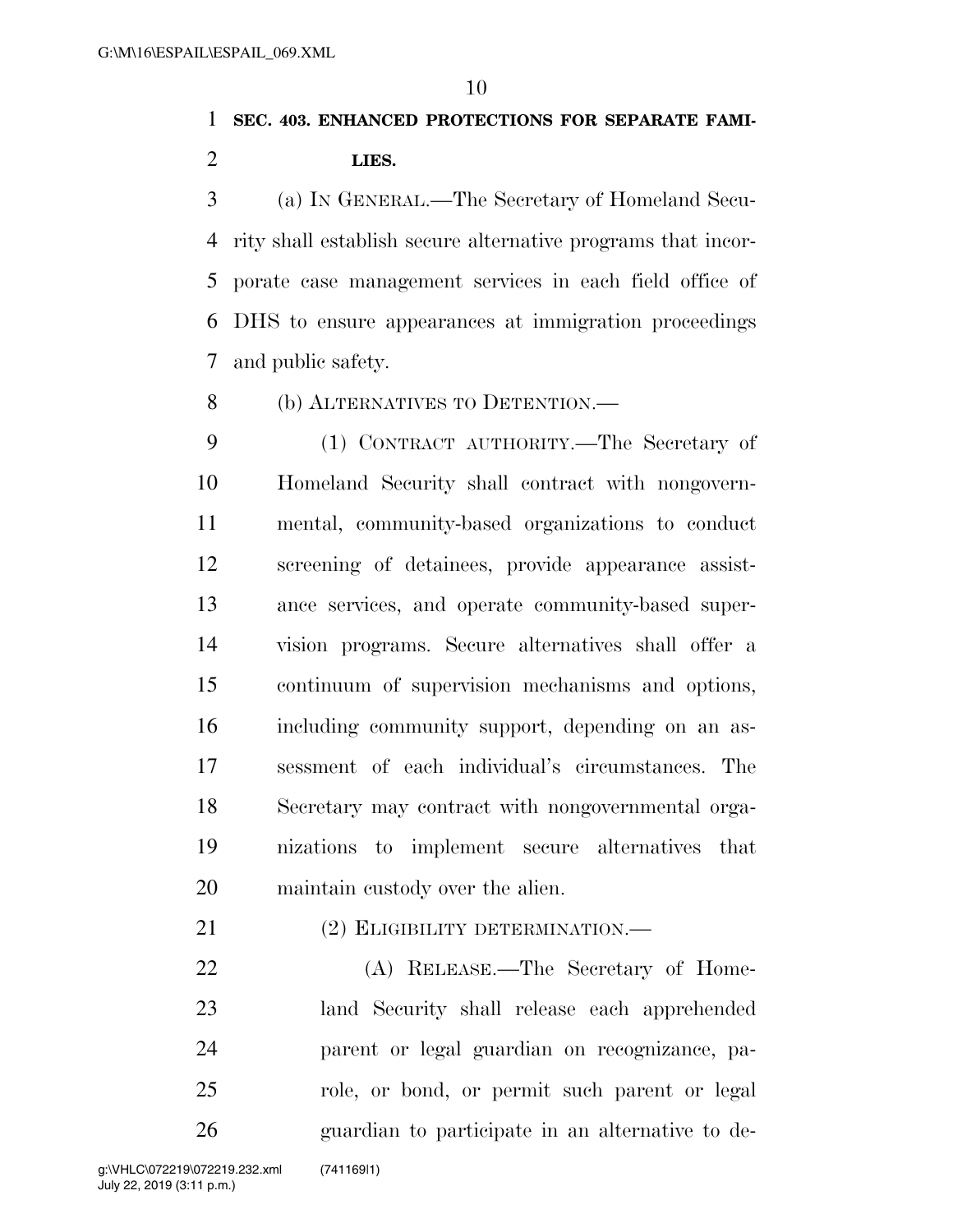tention program, such as the Family Case Man- agement Program authorized under subsection (c), unless the Secretary demonstrates that such participation would create a substantial risk that the apprehended parent or legal guardian is likely to cause harm to himself, her-self, or others.

8 (B) BURDEN OF PROOF.—In order to dem- onstrate that continued detention is necessary, the Secretary shall produce clear and con- vincing evidence of risk factors, including cred-ible and individualized information.

 (C) APPEAL.—Not later than 72 hours after the Secretary determines that an appre- hended parent or legal guardian is ineligible for an alternative to detention program under this subsection, the parent or legal guardian shall be provided with an opportunity to appeal such de- termination in a hearing before an immigration judge.

 (c) RESTORATION OF THE FAMILY CASE MANAGE-MENT PROGRAM.—

23 (1) IN GENERAL.—Not later than 7 days after the date of the enactment of this title, the Secretary of Homeland Security shall restore the Family Case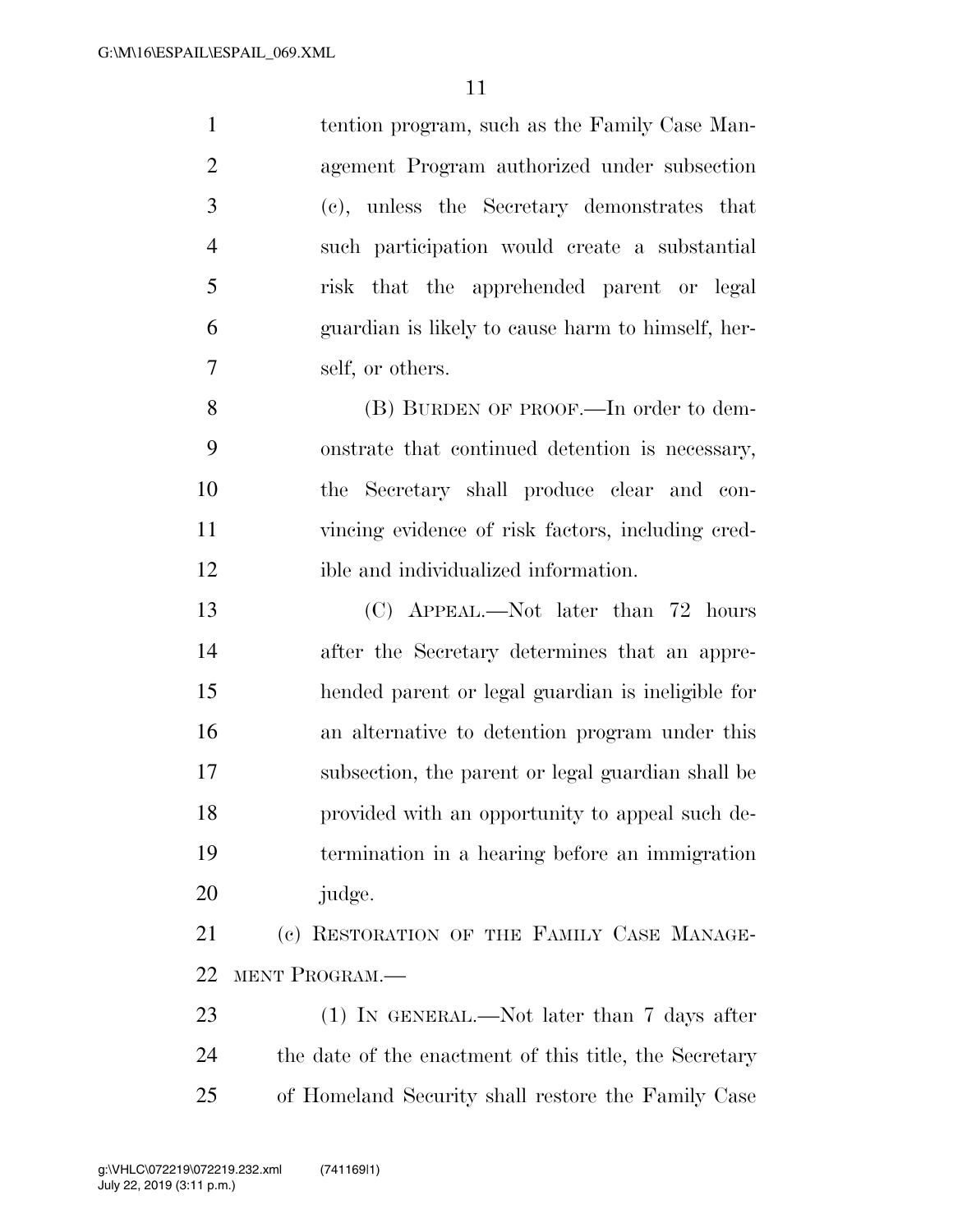Management Program, which shall provide commu- nity supervision and community support services, in- cluding case management services, appearance serv- ices, and screening of aliens who have been detained, to be run through a contract with a not-for-profit entity.

 (2) CONTRACT.—Any contract for programming or services described in paragraph (1) shall be awarded to a not-for-profit organization with dem- onstrated expertise in meeting the areas specified in paragraph (1).

12 (d) UNACCOMPANIED ALIEN CHILD DESIGNATION.— The Secretary of Homeland Security shall treat a child who has been separated from an apprehended parent or legal guardian and has been designated as an unaccom- panied alien child for the duration of his or her immigra-tion proceedings.

 (e) AUTOMATIC STAY OF REMOVAL OF APPRE- HENDED PARENTS AND LEGAL GUARDIANS DURING CHILD'S IMMIGRATION PROCEEDINGS.—Until the earlier of the date on which the child's immigration proceedings are concluded or the date on which the child reaches 18 years of age, the Secretary of Homeland Security may not remove an apprehended parent or legal guardian of such child from the United States unless the apprehended par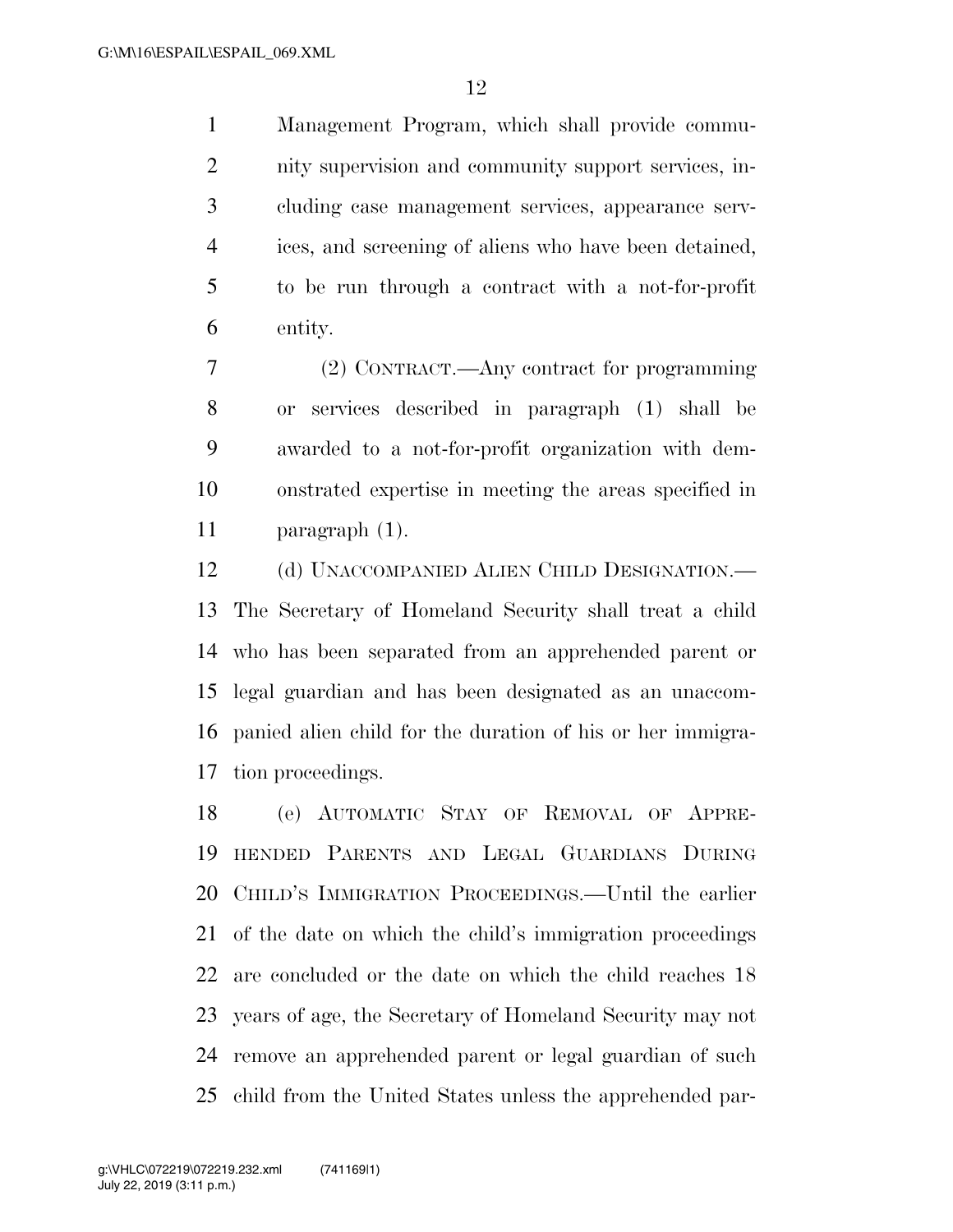ent or legal guardian, after being afforded the opportunity

for legal consultation, agrees to removal.

### **SEC. 404. CONFIDENTIALITY.**

 (a) IN GENERAL.—Except as provided in subsection (b), the Secretary of Homeland Security may not use in- formation obtained or recorded pursuant to this title to assist in immigration enforcement actions taken against any sponsor, potential sponsor, custodian, potential custo- dian, or household member of a child or apprehended par-ent or legal guardian.

 (b) EXCEPTION.—Subsection (a) does not apply to the use of information described in that subsection about a particular sponsor, potential sponsor, custodian, poten- tial custodian, or household member for purposes of a law enforcement investigation related to—

 (1) forced labor or human trafficking under section 1589, 1590, or 1591 of title 18, United States Code; or

 (2) child exploitation under section 2251, 2251A, 2252, or 2252A of title 18, United States Code.

 **SEC. 405. COUNSEL FOR CHILDREN AND VULNERABLE ALIENS.** 

 (a) CLARIFICATION REGARDING THE AUTHORITY OF THE ATTORNEY GENERAL TO APPOINT COUNSEL TO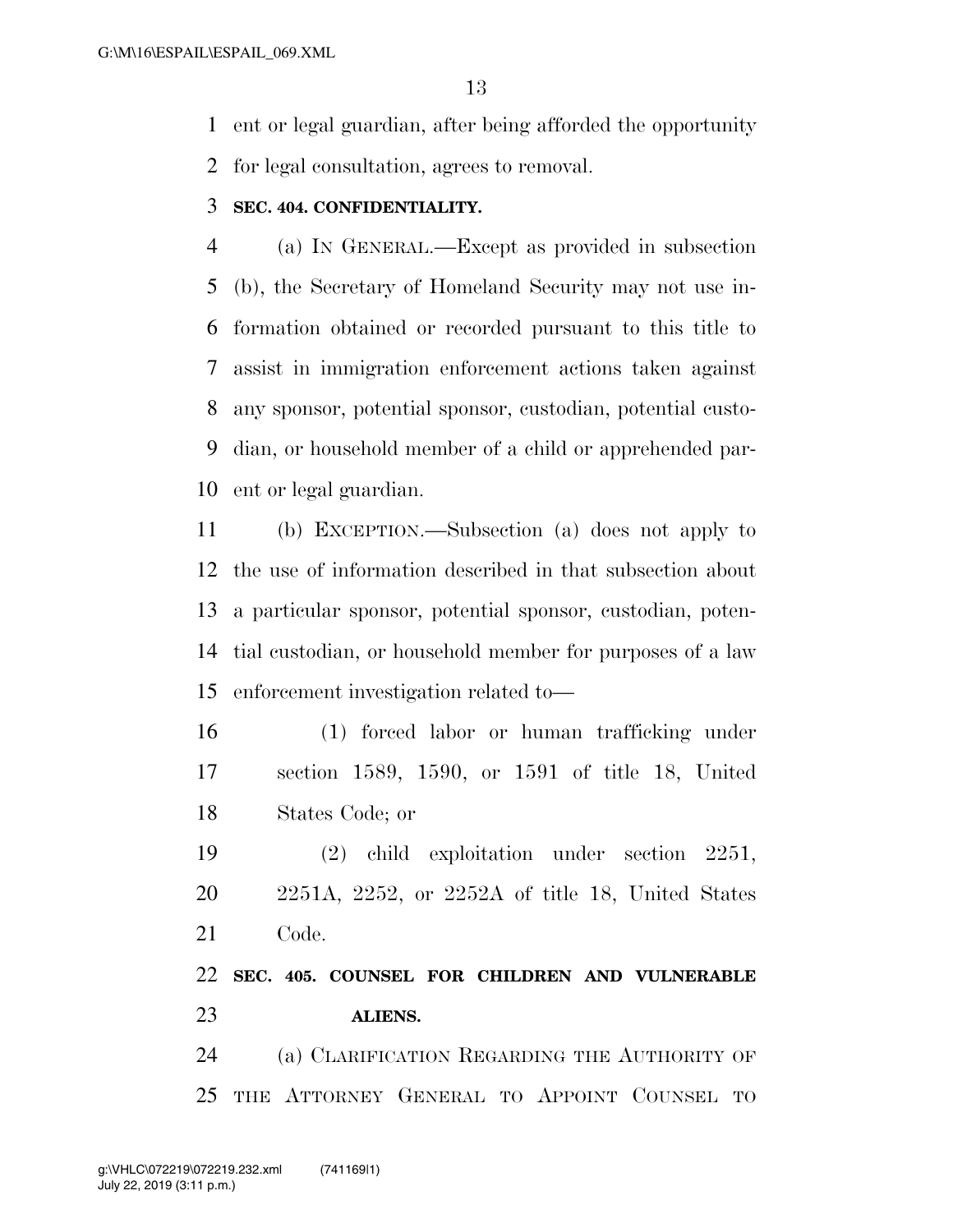| 1              | ALIENS IN IMMIGRATION PROCEEDINGS.—Section 292 of                 |
|----------------|-------------------------------------------------------------------|
| 2              | the Immigration and Nationality Act (8 U.S.C. 1362) is            |
| 3              | amended—                                                          |
| $\overline{4}$ | (1) by striking "In any removal proceedings be-                   |
| 5              | fore an immigration judge and in any appeal pro-                  |
| 6              | ceedings before the Attorney General from any such                |
| 7              | removal proceedings," and inserting the following:                |
| 8              | "(a) IN GENERAL.—In a proceeding conducted under                  |
| 9              | any section of this $Act,";$                                      |
| 10             | $(2)$ in subsection $(a)$ , as amended by paragraph               |
| 11             | $(1)$ —                                                           |
| 12             | (A) by striking "(at no expense to the Gov-                       |
| 13             | ernment)"; and                                                    |
| 14             | (B) by striking "he shall" and inserting                          |
| 15             | "the person shall"; and                                           |
| 16             | (3) by adding at the end the following:                           |
| 17             | "(b) ACCESS TO COUNSEL.—The Attorney General                      |
|                | 18 may appoint or provide counsel to aliens in any proceeding     |
| 19             | conducted under any section of this Act. The Secretary            |
| 20             | of Homeland Security shall ensure that—                           |
| 21             | $\cdot\cdot\cdot(1)$ aliens have access to counsel inside all im- |
| 22             | migration detention and border facilities;                        |
| 23             | "(2) children do not appear before an immigra-                    |
| 24             | tion judge without counsel; and                                   |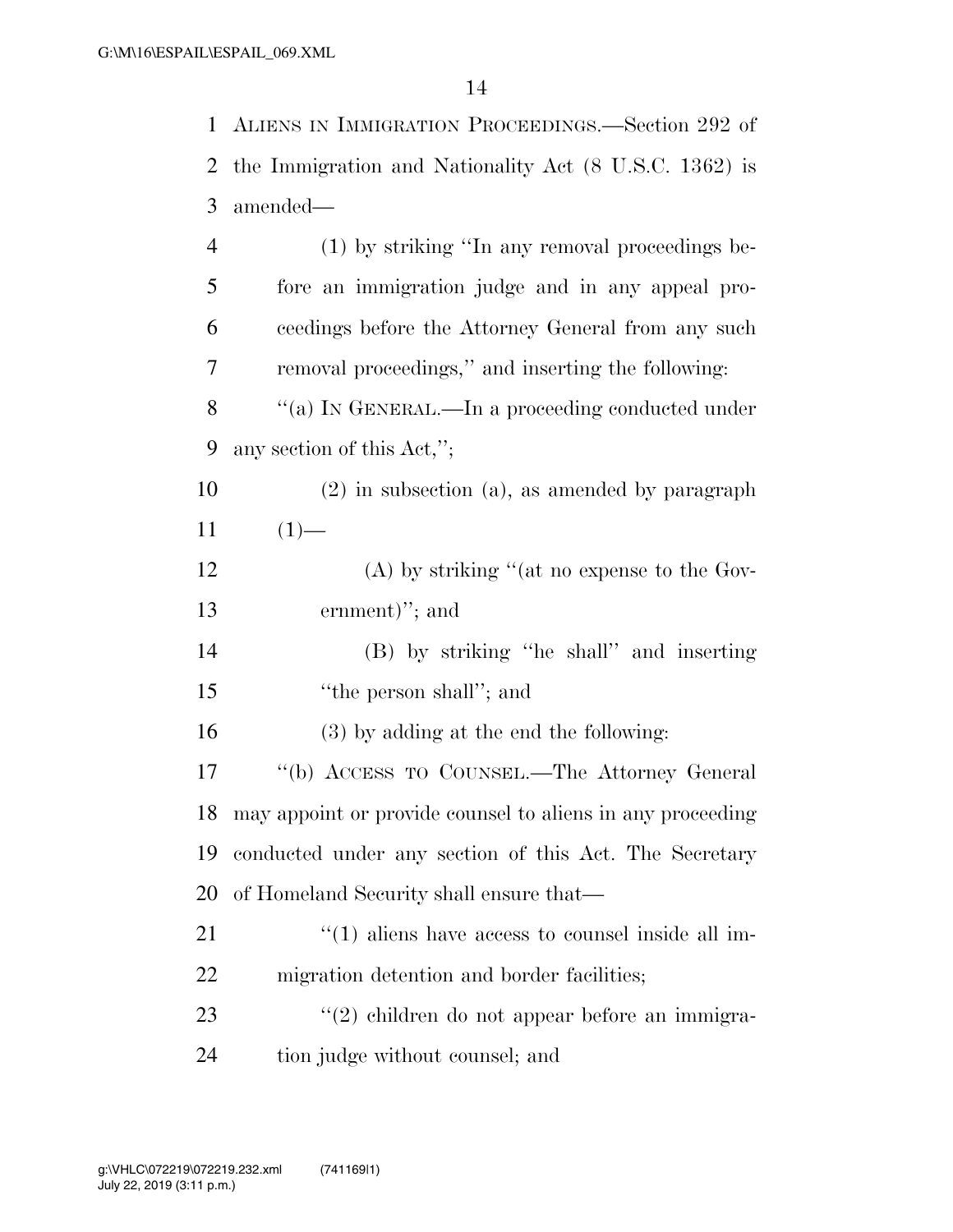1 ''(3) children have their cases heard individ-ually.''.

 (b) APPOINTMENT OF COUNSEL FOR CHILDREN AND VULNERABLE ALIENS.—

 (1) IN GENERAL.—Section 292 of the Immigra- tion and Nationality Act (8 U.S.C. 1362), as amend- ed by subsection (a), is further amended by adding at the end the following:

9 "(c) CHILDREN AND VULNERABLE ALIENS.—Not- withstanding subsection (b), the Attorney General shall appoint counsel, at the expense of the Government if nec- essary, at the beginning of the proceedings or as expedi- tiously as possible, to represent in such proceedings any alien who has been determined by the Secretary of Home-land Security or the Attorney General to be—

16  $\qquad$  ''(1) a child (as defined in section 101(b)(1)); 17 ''(2) a particularly vulnerable individual, such as—

19 ''(A) a person with a disability; or

20  $\text{``(B) a victim of abuse, torture, or violence;}$ or

  $(3)$  an individual whose circumstances are such that the appointment of counsel is necessary to help ensure fair resolution and efficient adjudication of the proceedings.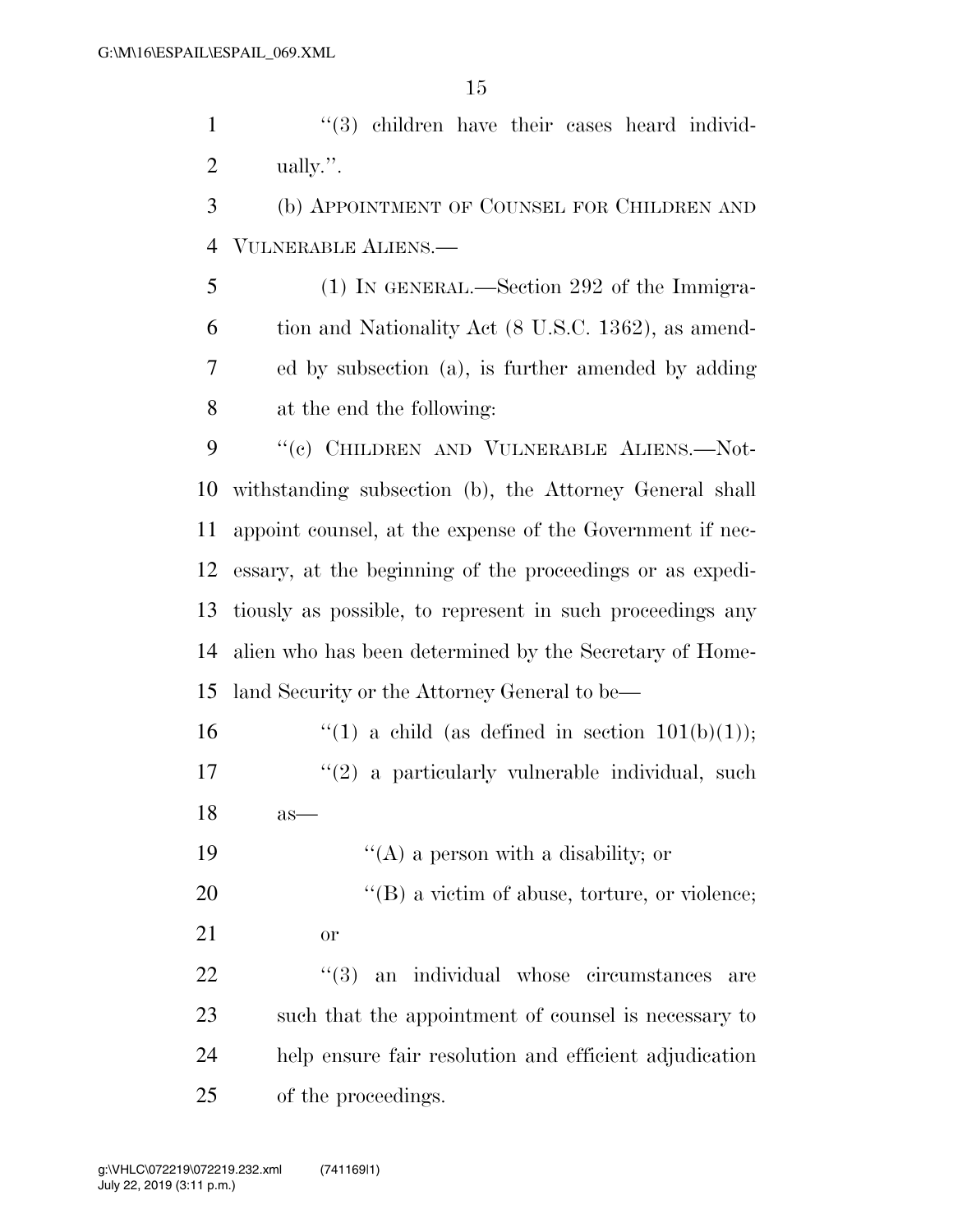''(d) EXTENSION TO CONSOLIDATED CASES.—If the Attorney General has consolidated the case of any alien for whom counsel was appointed under subsection (c) with that of any other alien, and that other alien does not have counsel, then the counsel appointed under subsection (c) shall be appointed to represent such other alien.

 ''(e) AUTHORIZATION OF APPROPRIATIONS.—There is authorized to be appropriated to the Executive Office of Immigration Review of the Department of Justice such sums as may be necessary to carry out this section.''.

 (2) RULEMAKING.—The Attorney General shall promulgate regulations to implement section 292(c) of the Immigration and Nationality Act, as added by paragraph (1), in accordance with the requirements set forth in section 3006A of title 18, United States Code.

#### **SEC. 406. DEFINITIONS.**

In this title:

 (1) APPREHENDED PARENT OR LEGAL GUARD- IAN.—The term ''apprehended parent or legal guardian'' means an alien who—

22 (A) is 18 years of age or older; (B) is the parent or legal guardian of an

alien child; and